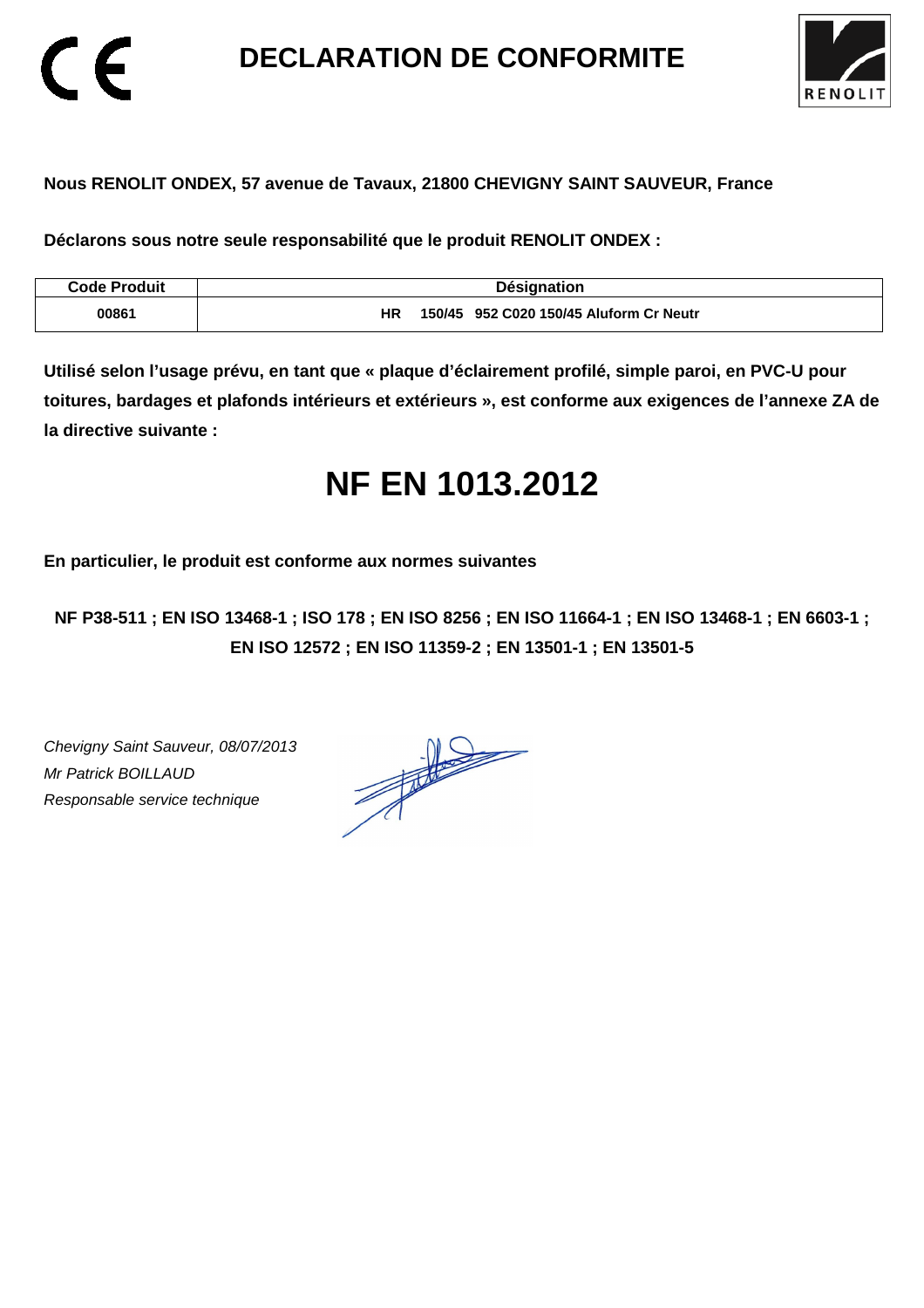### **DECLARATION DES PERFORMANCES - FR**   $\epsilon$ REGLEMENT EN 1013 : 2012 **NUMERO DE REFERENCE DE LA DECLARATION: DOP-00861-V1**



#### 1 **1. CODE D'IDENTIFICATION UNIQUE DU PRODUIT : 00861**

### **2. DESIGNATION DU PRODUIT : HR 150/45 952 C020 150/45 Aluform Cr Neutr**

| <b>Couleur</b>           | Pas d'ondulation<br>et profondeur | Largeur utile | <b>Epaisseur nominale</b>                                                                                             | Type de matériau         | <b>Masse nominale</b>     |
|--------------------------|-----------------------------------|---------------|-----------------------------------------------------------------------------------------------------------------------|--------------------------|---------------------------|
| <b>Cristal neutre</b>    | 150/45 Aluform                    | 900 mm        | $1.10 \text{ mm}$                                                                                                     | <b>PVC NP Bi-orienté</b> | $2.05$ kg/ m <sup>2</sup> |
| USAGE PREVU DU PRODUIT : |                                   |               | Plaque d'éclairement profilée, simple paroi, en PVC-U pour<br>toitures, bardages et plafonds intérieurs et extérieurs |                          |                           |

- **4. FABRICANT ET COORDONNEES : RENOLIT ONDEX 57 Avenue de Tavaux 21800 Chevigny-Saint-Sauveur France - Tel : +33 (0) 3 80 46 80 01**
- **5. MANDATAIRE DU FABRICANT :** Non concerné
- **6. SYSTEME D'EVALUATION ET DE VERIFICATION DE LA CONSTANTE DES PERFORMANCES DU PRODUIT : Système 3**
- **7. PRODUIT COUVERT PAR UNE NORME HAMRONISEE :** EN 1013 : 2012
- **8. EVALUATION TECHNIQUE EUROPEENNE :** Non concerné

### **9. PERFORMANCES DECLAREES selon les Spécifications Techniques Harmonisées EN 1013 :**

| Caractéristiques essentielles                                                                      | <b>Performances</b>                      |
|----------------------------------------------------------------------------------------------------|------------------------------------------|
| Tolérance Dimensionnelle                                                                           | Conforme                                 |
| Perméabilité à l'eau/à l'air                                                                       | Conforme                                 |
| Facteur de transmission lumineuse (NF P38-511)                                                     | 80%                                      |
| Résistance Mécanique / fléchissement de la plaque                                                  | <b>PND</b>                               |
| Résistance en flexion (ISO 178)                                                                    | <b>97 MPA</b>                            |
| Module d'élasticité en flexion (ISO 178) E                                                         | 3900 MPA                                 |
| Coefficient de rigidité E.t <sup>3</sup>                                                           | 6.7 N.m                                  |
| Résistance au choc traction (EN ISO 8256)                                                          | 1200 $kJ/m2$                             |
| Variation de l'indice de jaunissement après vieillissement artificiel(EN ISO 11664-1)              | 5(40)                                    |
| Variation du facteur de transmission lumineuse après vieillissement artificiel<br>(EN ISO 13468-1) | 10% (A0)                                 |
| Variation de la résistance en flexion/traction après vieillissement artificiel<br>(EN ISO 8256)    | ≤10% (A0)                                |
| Résistance choc d'un corps dur de faibles dimensions (EN 6603-1)                                   | Conforme                                 |
| Résistance choc d'un corps mou grandes dimensions (XP 38-506-1999) Test 1200J                      | <b>PND</b>                               |
| Perméabilité à la vapeur d'eau (EN ISO 12572)                                                      | $0.8 \times 10^{-5}$ mg/(m-h-Pa)         |
| Dilatation thermique linéique (EN ISO 11359-2)                                                     | 67 x 10 <sup>-6</sup> (K <sup>-1</sup> ) |
| Réaction feu (EN 13501-1)                                                                          | <b>B</b> s1 d0                           |
| Performance feu extérieur (EN 13501-5)                                                             | Ftoit (non testé)                        |
| Emission de substances dangereuses                                                                 | <b>PND</b>                               |
| Résistance aux fixations                                                                           | www.ondex.com                            |

### **10. Les performances du produit identifié aux points 1 et 2 sont conformes aux performances déclarées indiquées au point 9. La présente déclaration des performances est établie pour la seule responsabilité du fabricant identifié au point 4.**

**Signé pour le fabricant et en son nom par Patrick BOILLAUD – Responsable Service Technique Chevigny-Saint-Sauveur, le 08 Juillet 2013** 

 $\frac{1}{\sqrt{2}}$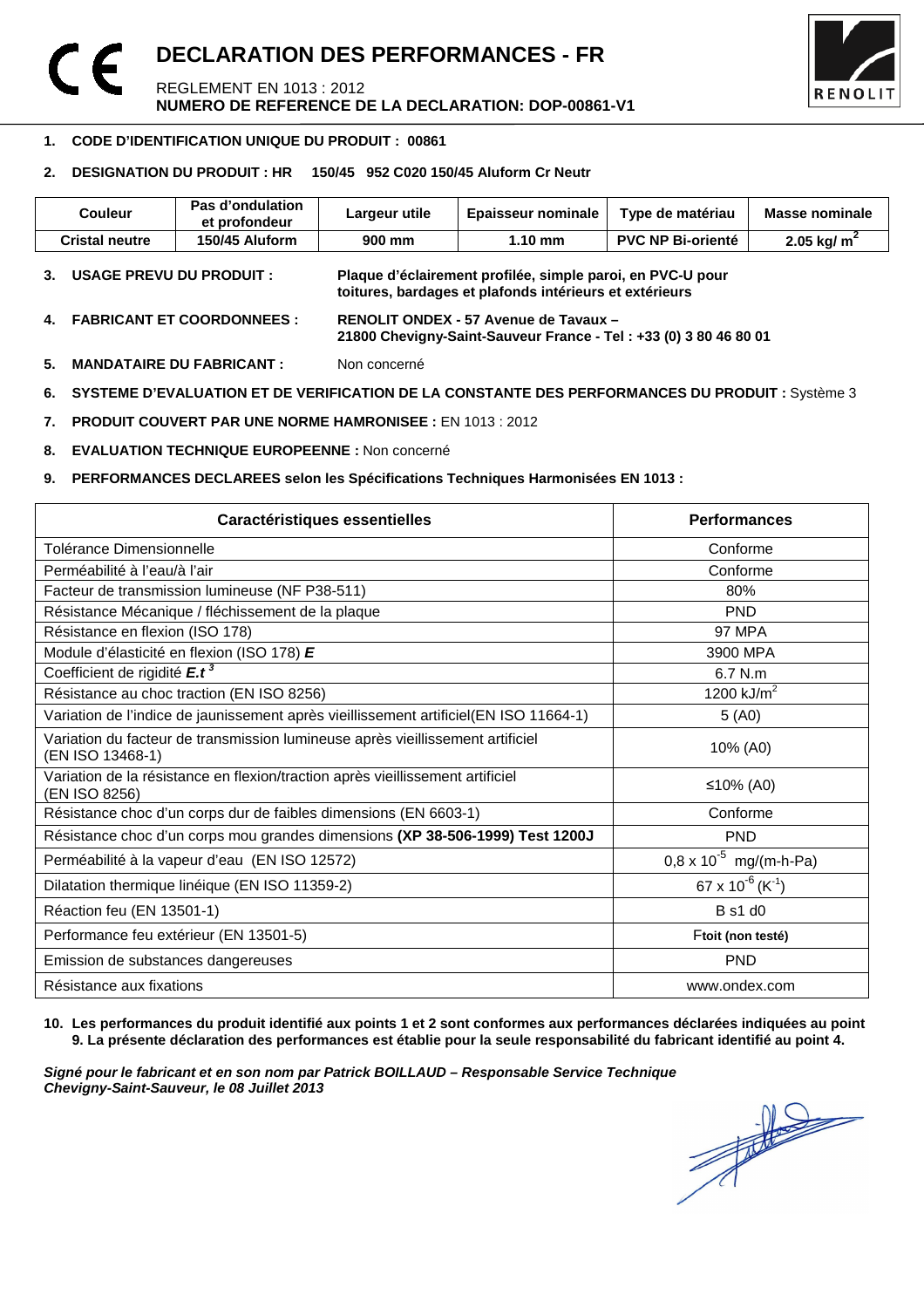## **KONFORMITATSERKLARUNG**



### **Wir RENOLIT ONDEX, 57 avenue de Tavaux, 21800 CHEVIGNY SAINT SAUVEUR, France**

**Erklären unter unserer alleinigen Verantwortung, dass das mit dem RENOLIT ONDEX Produkt:** 

| <b>Produktnummer</b> | <b>Benzeichnung</b>                           |
|----------------------|-----------------------------------------------|
| 00861                | 150/45 952 C020 150/45 Aluform Cr Neutr<br>ΗR |

**den grundlegenden Anforderungen der folgenden Richtlinien entspricht, wenn es nach den Anweisungen des Herstellers bestimmungsgemäss verwendet wird: "Lichtdurchlässige, einschalige, profilierte Platten aus PVC-U für Innen- und Außenanwendungen an Dächern, Wänden und Decken" in Anhang ZA:** 

## **NF EN 1013.2012**

**Insbesondere entspricht es den folgenden Normen** 

**NF P38-511 ; EN ISO 13468-1 ; ISO 178 ; EN ISO 8256 ; EN ISO 11664-1 ; EN ISO 13468-1 ; EN 6603-1 ; EN ISO 12572 ; EN ISO 11359-2 ; EN 13501-1 ; EN 13501-5**

Chevigny Saint Sauveur, 08/07/2013 Mr Patrick BOILLAUD Leiter der technischen Abteilung

 $\epsilon$ 

 $\frac{1}{\sqrt{1-\frac{1}{2}}}\left( \frac{1}{\sqrt{1-\frac{1}{2}}}\right)$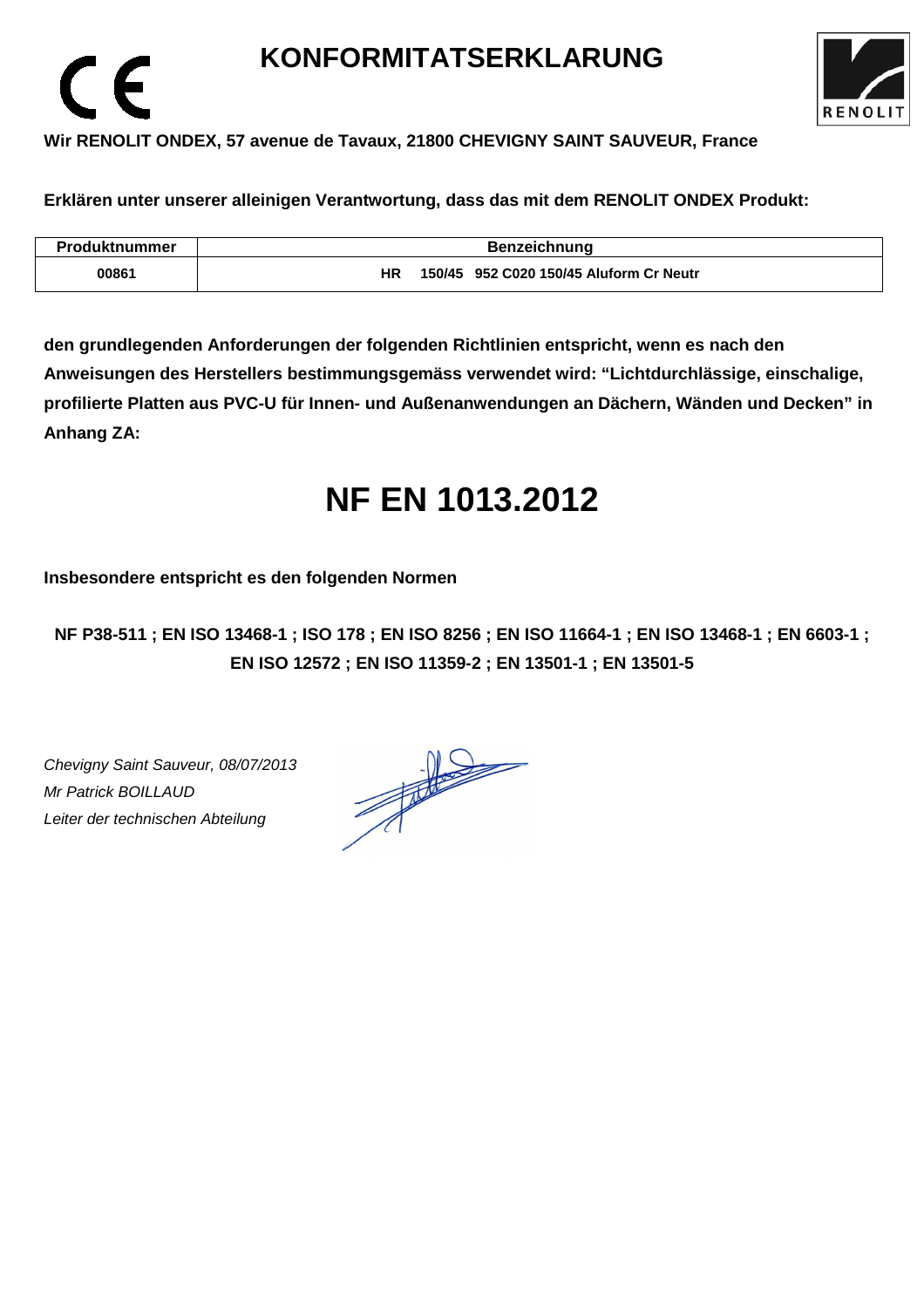## **LEISTUNGSERKLÄRUNG - DE**  NORM EN 1013 : 2012 **REFERENZNUMMER DER EKLÄRUNG: DOP-00861-V1**



### **1. EINZIGER IDENTIFIKATIONSCODE DES PRODUKTES: 00861**

### **2. PRODUKTBEZEICHNUNG: HR 150/45 952 C020 150/45 Aluform Cr Neutr**

| Farbe    | Rippenbreite der Wellung<br>und Profilhöhe | <b>Baubreite</b> | Dicke (mm)        | Materialtyp                                       | Nenn-<br><b>Flächengewicht</b> |
|----------|--------------------------------------------|------------------|-------------------|---------------------------------------------------|--------------------------------|
| alashell | 150/45 Aluform                             | 900 mm           | $1.10 \text{ mm}$ | biaxial gerecktes<br>Hart-PVC ohne<br>Weichmacher | 2.05 kg/ $m2$                  |

**3. VORGESEHENE VEWENDUNGSZWECKE: Lichtdurchlässige, einschalige, profilierte Platten aus PVC-U**  für Innen- und Außenanwendungen an Dächern, Wänden und Decken

**4. HERSTELLER UND ANSCHFRIFT: RENOLIT ONDEX - 57 Avenue de Tavaux - 21800 Chevigny-Saint-Sauveur Frankreich - Tel : +33 3 80 46 80 01** 

- **5. BEVOLLMÄCHTIGTER DES HERSTELLERS:** Nicht zutreffend
- **6. SYSTEM ZUR BEWERTUNG UND ÜBERPRÜFUNG DER LEISTUNGSBESTÄNDIGKEIT:** System 3
- **7. FÜR DIESES PRODUKT GILT DIE HARMONISIERTE NORM:** EN 1013 : 2012
- **8. EUROPÄISCHE TECHNISCHE BEWERTUNG:** Nicht zutreffend
- **9. ERKLÄRTE LEISTUNGEN gemäß harmonisierten technischen Spezifikation EN 1013:**

| <b>Wesentliche Eigenschaften</b>                                                                    | Leistungen                             |  |
|-----------------------------------------------------------------------------------------------------|----------------------------------------|--|
| Maßtoleranzen                                                                                       | <b>Bestanden</b>                       |  |
| Wasser-/Luftdurchlässigkeit                                                                         | <b>Bestanden</b>                       |  |
| Lichttransmissionsgrad (NF P38-511)                                                                 | 80%                                    |  |
| Biege-/Zugfestigkeit (EN ISO 178)                                                                   | <b>PND</b>                             |  |
| Biegespannung (ISO 178)                                                                             | <b>97 MPA</b>                          |  |
| Biege-Elastizitätsmodul (ISO 178) E                                                                 | 3900 MPA                               |  |
| Steifheitsfaktor E.t <sup>3</sup>                                                                   | 6.7 N.m                                |  |
| Zug- Schlagfestigkeit (EN ISO 8256)                                                                 | 1200 $kJ/m2$                           |  |
| Änderung des Gelbwertes nach der künstlichen Alterung (EN ISO 11664-1 ou<br>EN ISO 11664-2)         | 5(40)                                  |  |
| Änderung des Lichttransmissionsgrades nach der künstlichen Alterung, (EN<br>ISO 13468-1 ou 13468-2) | 10% (A0)                               |  |
| Änderung der Biege-/Zugfestigkeit nach der künstlichen Alterung, (EN ISO 178)                       | ≤10% (A0)                              |  |
| Schlagbeanspruchung durch kleinen, harten Körper (EN 6603-1)                                        | <b>Bestanden</b>                       |  |
| Schlagbeanspruchung durch großen, weichen Körper                                                    | <b>PND</b>                             |  |
| Wasserdampfdurchlässigkeit (EN ISO 12572)                                                           | $0.8 \times 10^{-5}$ mg/(m-h-Pa)       |  |
| Lineare thermische Ausdehnung (EN ISO 11359-2)                                                      | $67 \times 10^{-6}$ (K <sup>-1</sup> ) |  |
| Klasse des Brandverhaltens (EN 13501-1)                                                             | <b>B</b> s1 d0                         |  |
| Klasse des Brandverhaltens von außen (EN 13501-5)                                                   | F Dach (nicht getestet)                |  |
| Freisetzung gefährlicher Stoffe                                                                     | <b>PND</b>                             |  |
| Beständigkeit gegenüber Befestigungen                                                               | Zulassung Z 14.4. 1-4                  |  |

#### **10. Die Leistungen des Produktes gemäß den Nummern 1 und 2 entspricht den erklärten Leistungen nach Nummer 9. Verantwortlich für die Erstellung der Leistungserklärung ist allein der Hersteller gemäß Nummer 4.**

**Unterzeichnet für den Hersteller und im Namen des Herstellers durch Patrick BOILLAUD – Leiter der technischen Abteilung Chevigny-Saint-Sauveur, den 08. Juli 2013**

 $\frac{1}{\sqrt{2}}$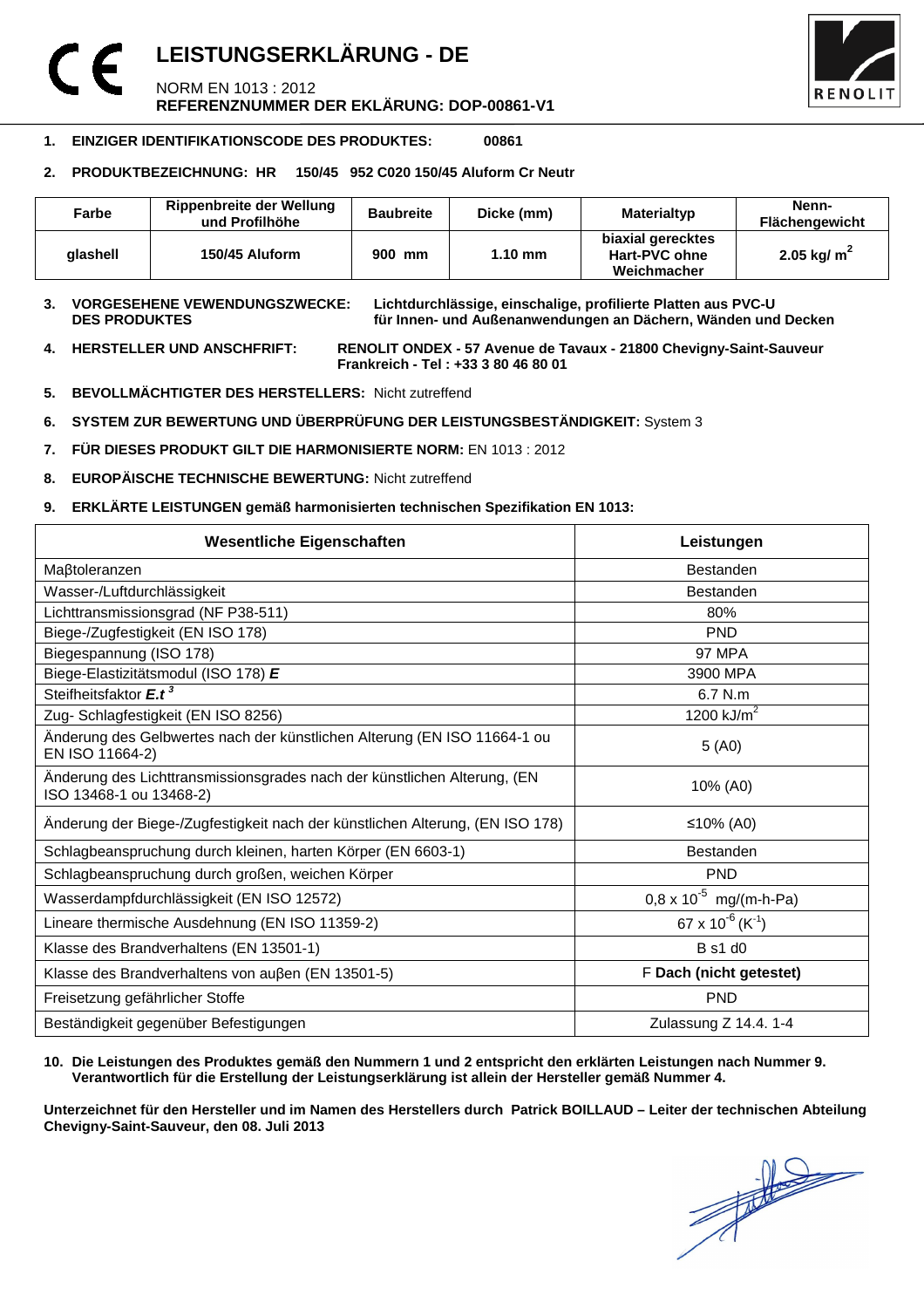## **DECLARATION OF CONFORMITY**



### **We RENOLIT ONDEX, 57 avenue de Tavaux, 21800 CHEVIGNY SAINT SAUVEUR, France**

**Declare under our sole responsability that the RENOLIT ONDEX product:** 

| <b>Product Code</b> | <b>Designation</b>                            |
|---------------------|-----------------------------------------------|
| 00861               | 150/45 952 C020 150/45 Aluform Cr Neutr<br>ΗR |

**When used according to its instruction as, "light transmitting single skin profiled PVC-U sheet for internal and external roofs, walls and ceilings", complies with the essential requirements of the following directive in ZA Annex:** 

## **NF EN 1013.2012**

**In particular it complies with the following standards** 

**NF P38-511 ; EN ISO 13468-1 ; ISO 178 ; EN ISO 8256 ; EN ISO 11664-1 ; EN ISO 13468-1 ; EN 6603-1 ; EN ISO 12572 ; EN ISO 11359-2 ; EN 13501-1 ; EN 13501-5**

Chevigny Saint Sauveur, 08/07/2013 Mr Patrick BOILLAUD Technical services manager

CE

 $\frac{1}{\sqrt{2}}$